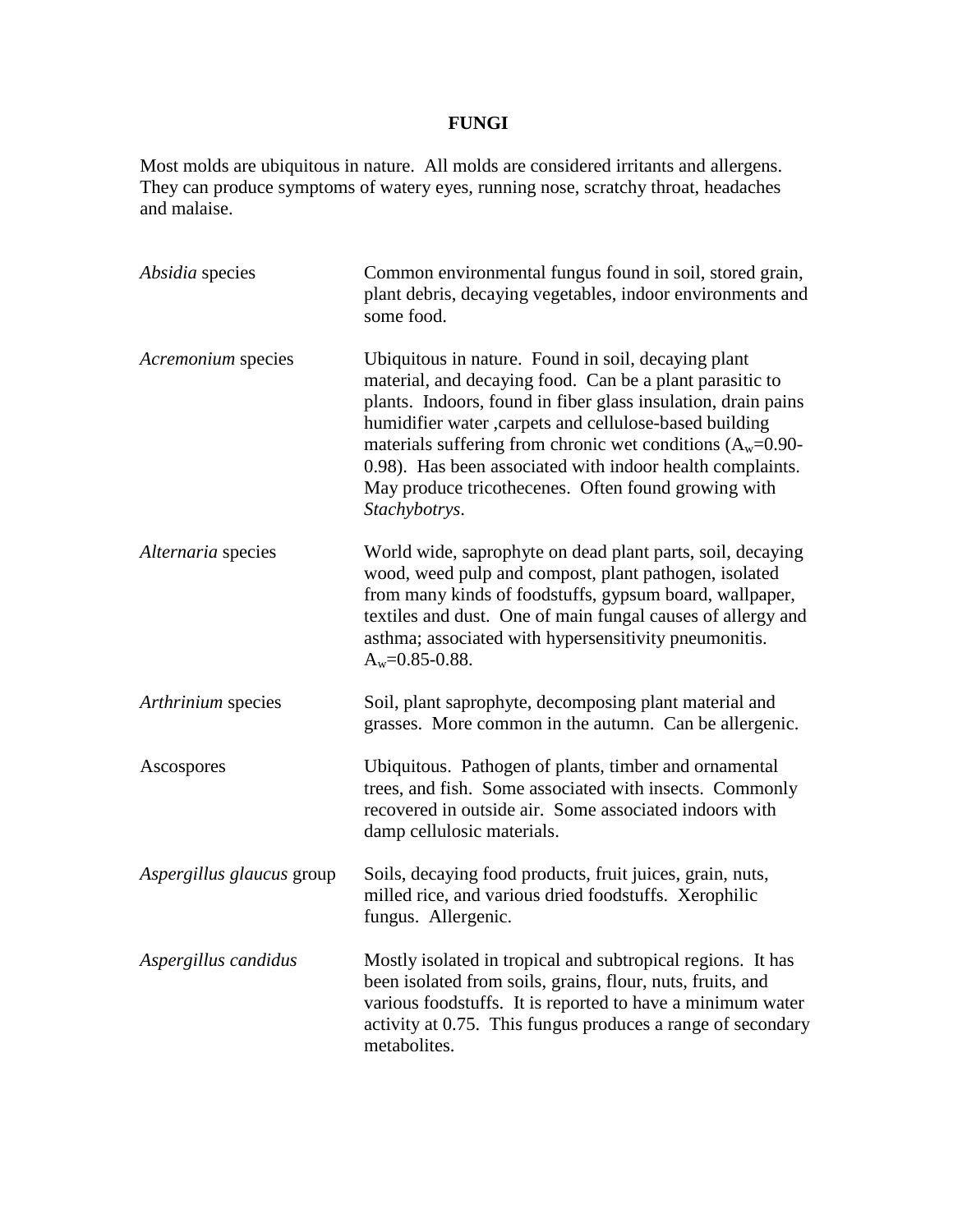| Aspergillus clavatus      | A common contaminant of barley during malting. It is<br>reported to be the cause of "malt workers' lung". Found in<br>soil and animal manure. Significance in the indoor<br>environment is not will defined at this time.                                                                                                                                                                                                                                                                                                                                                                                                   |
|---------------------------|-----------------------------------------------------------------------------------------------------------------------------------------------------------------------------------------------------------------------------------------------------------------------------------------------------------------------------------------------------------------------------------------------------------------------------------------------------------------------------------------------------------------------------------------------------------------------------------------------------------------------------|
| Aspergillus flavus        | Widespread in the soil and decaying vegetation; food It<br>has a preference for moderate water activity substrates<br>$(A_w=0.75-0.80)$ , although it can also be recovered from wet<br>materials. Allergenic; has been associated with asthma. It<br>has been recovered indoors from carpet and building<br>materials. A. <i>flavus</i> produces aflatoxin, a potent mycotoxin<br>and human carcinogen. It may cause aspergillosis in<br>susceptible individuals.                                                                                                                                                          |
| Aspergillus fumigatus     | Soil, bird droppings, compost, wood chips, water damaged<br>materials or organic rich substrates in building. Commonly<br>found in house dust. Allergenic; associated with asthma<br>and Farmer's Lung. Opportunistic pathogen. Xerophilic<br>fungus. $(A_w=0.82)$                                                                                                                                                                                                                                                                                                                                                          |
| Aspergillus nidulans      | Worldwide distribution although commonly found in<br>subtropical and tropical soil, spices and other foods. It<br>occurs on deteriorated cellulose materials and is a<br>biodeteriogen on damp building materials. It is sometimes<br>isolated from house dust samples and is moderately<br>xerophilic. Can cause aspergillosis. It is may produce<br>toxins including the potent carcinogen and mutagen,<br>sterigmatocystin, a precursor to aflatoxin. Stergmatocystin<br>is an International Agency for Research on Cancer, World<br>Health Organization category 2A carcinogen.<br>Opportunistic pathogen. $(A_w=0.78)$ |
| Aspergillus niger         | Cosmopolitan, isolated from house dust, soil, plant litter,<br>dried nuts, fruits, seeds, and different kinds of untreated<br>textile material such as jute, hemp, and cotton bracts. It is<br>reported to have a minimum water activity at 0.77<br>(xerophilic) and can grow at pH 2.0 at high $A_w$ . A small<br>number of isolates may produce ochratoxin A.                                                                                                                                                                                                                                                             |
| Aspergillus ochraceus     | $(A_w=0.77)$ Found in grains and soil. Can produce toxins.                                                                                                                                                                                                                                                                                                                                                                                                                                                                                                                                                                  |
| Aspergillus parasiticus   | Occasionally isolated from agriculture environments. Rare<br>in indoor environments. Mycotoxin producer.                                                                                                                                                                                                                                                                                                                                                                                                                                                                                                                    |
| Aspergillus penicilliodes | Xerophilic fungus. Found in house dust and food.                                                                                                                                                                                                                                                                                                                                                                                                                                                                                                                                                                            |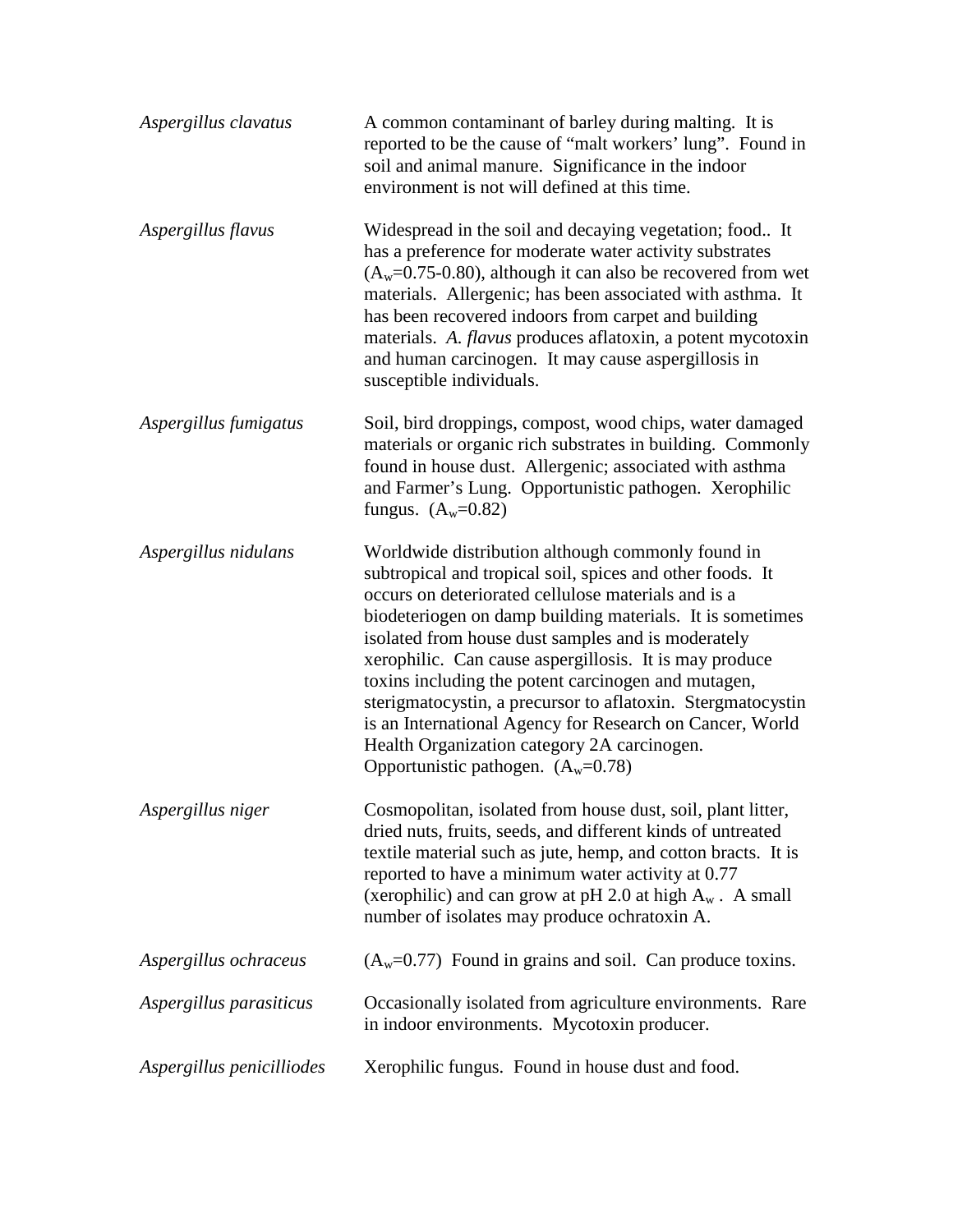| Aspergillus ochraceus        | Cultivated soils, decaying vegetation and dried foods.<br>Occasionally encountered in building environments. It<br>produces ochratoxin A. Ochratoxin A is primarily a<br>nephrotoxic compound. Several other toxic compounds<br>and volatile chemicals are reportedly produced. This<br>fungus is mesophilic with the optimal water activity,<br>$A_w$ =0.95-0.99 and the minimum $A_w$ for growth at 0.77. |
|------------------------------|-------------------------------------------------------------------------------------------------------------------------------------------------------------------------------------------------------------------------------------------------------------------------------------------------------------------------------------------------------------------------------------------------------------|
| Aspergillus restrictus       | Common in indoor environments. Also isolated from soil,<br>seeds, cotton goods and a wide variety of dried foods.                                                                                                                                                                                                                                                                                           |
| Aspergillus sydowii          | Mesophilic, soil and plant organism. Not considered to be<br>toxigenic. Commonly isolated from drywall, dust and wall<br>cavities.                                                                                                                                                                                                                                                                          |
| Aspergillus terreus          | Worldwide distribution in different soils, but most<br>commonly in subtropical regions. Occurs on stored grains,<br>cotton deteriorated straw and cellulose materials. It is also<br>isolated from air and house dust. Salt tolerant and<br>xerophilic. It is a biodeteriogen on damp building<br>materials. It can cause aspergillosis. It may produce<br>toxins. $(A_w=0.78)$                             |
| Aspergillus ustus            | Present in low frequencies in many soils; predominately<br>from warm temperate areas.                                                                                                                                                                                                                                                                                                                       |
| Aspergillus versicolor       | Soil, food products, biodeteriogen on damp building<br>materials. It is associated with cellulose-based materials<br>and wall cavity surfaces suffering from alternating wet/dry<br>cycles. It is also very common in building dust, surfaces,<br>air, carpet and behind vinyl wall coverings. Produces<br>sterigmatocystin, a potent carcinogen and mutagen.<br>Xerophilic fungus $(A_w=0.78)$             |
| Aureobasidium pullulans      | Worldwide, common soil isolate, food and wood. During<br>the autumn, colonizes the surfaces of leaves. Requires<br>elevated humidity or moisture, especially found in<br>bathrooms, kitchens, on window sills, and other damp<br>materials in homes, such as painted wood. Associated with<br>allergies. No mycotoxin production known.                                                                     |
| Basidiomycetes/Basidiospores | Worldwide, found in soil, woodlands and decaying<br>vegetation Many are plant pathogens. Some species are<br>an agent of "dry rot". Allergenic.                                                                                                                                                                                                                                                             |
| Beauveria species            | Found in soil and plant debris. A parasite of insects.                                                                                                                                                                                                                                                                                                                                                      |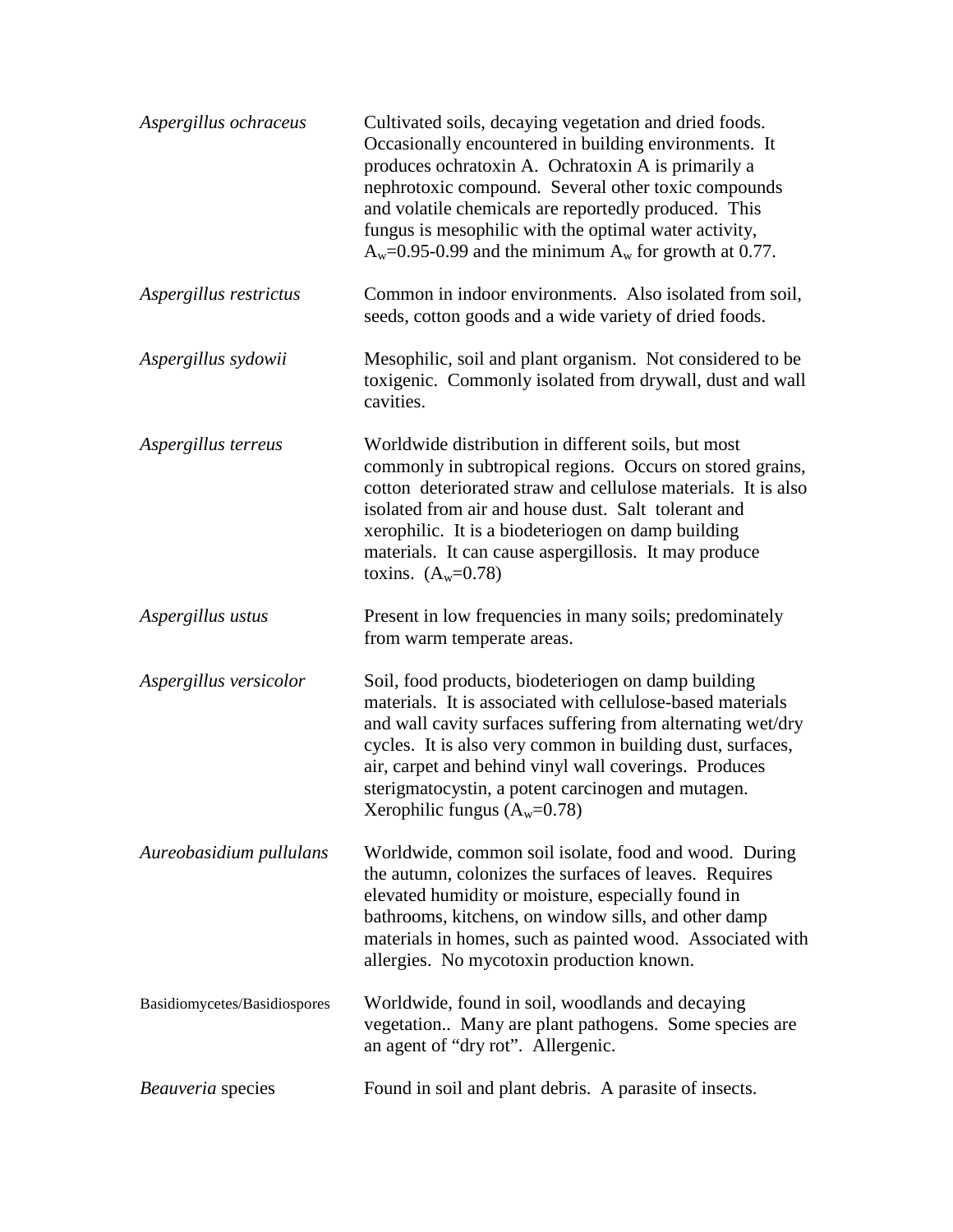| <b>Bipolaris</b> species | Soil and plant debris. Plant pathogen, especially grasses.<br>Can produce the mycotoxin sterig-matocystin. Allergenic.                                                                                                                                                                                                                                                   |
|--------------------------|--------------------------------------------------------------------------------------------------------------------------------------------------------------------------------------------------------------------------------------------------------------------------------------------------------------------------------------------------------------------------|
| Botrytis species         | Ubiquitous. Soil, soft fruit, vegetables, plant pathogen and<br>saprophyte. Highest in spring. May be found in indoor<br>plants, carpets, paper, and wallboard. Allergic. $A_w=0.93-$<br>0.95.                                                                                                                                                                           |
| Chaetomium species       | Soil, seeds, wood and straw materials. Found on a variety<br>of substrates containing cellulose including paper and plant<br>compost. It has been found on paper in sheet rock and can<br>be allergenic. Some species may produce mycotoxins.                                                                                                                            |
| Chrysosporium species    | Commonly isolated from soil, plant material, birds and<br>skin. It is especially common in soils rich in cellulose. It is<br>often isolated in the indoor environment.                                                                                                                                                                                                   |
| Cladosporium species     | Commonly encountered mold in normal indoor and outdoor<br>air and substrata samples. It is often found on wood<br>products, dead plants, soil, paint and textiles. . It tends to<br>be recovered more frequently from moderately high water<br>activity $(A_w>0.80-0.85)$ building materials.                                                                            |
| Cryptococcus albidus     | A variety of soils and moist substrates. Normal skin flora.                                                                                                                                                                                                                                                                                                              |
| Cunninghamella species   | Found in soil dwelling and plant material.                                                                                                                                                                                                                                                                                                                               |
| Curvularia species       | Common saprophyte. Plant parasite. Can be allergenic.<br>Can be pathogenic, especially in immunocompromised<br>hosts.                                                                                                                                                                                                                                                    |
| Epicoccum nigrum         | Common in air, soil, plant materials, moldy paper, dust and<br>pulp, and occasionally grows on water-damaged drywall or<br>wood products. Has been associated with hypersensitivity<br>pneumonitis and allergic sinusitis. It is a secondary invader<br>of plants. It is mesophilic with an optimal $A_w$ 0.98 and<br>minimum 0.91. No mycotoxin production is reported. |
| <i>Exophila</i> species  | Common in plant materials, decaying wood, sewage<br>sludge, and pulp samples. May produce toxins.                                                                                                                                                                                                                                                                        |
| <i>Fusarium</i> species  | Widely distributed in the soil, plants and grains. Important<br>plant pathogen. Often found in humidifiers. Requires very<br>wet conditions. $A_w=0.86-0.91$ . Indoors, found on carpet,                                                                                                                                                                                 |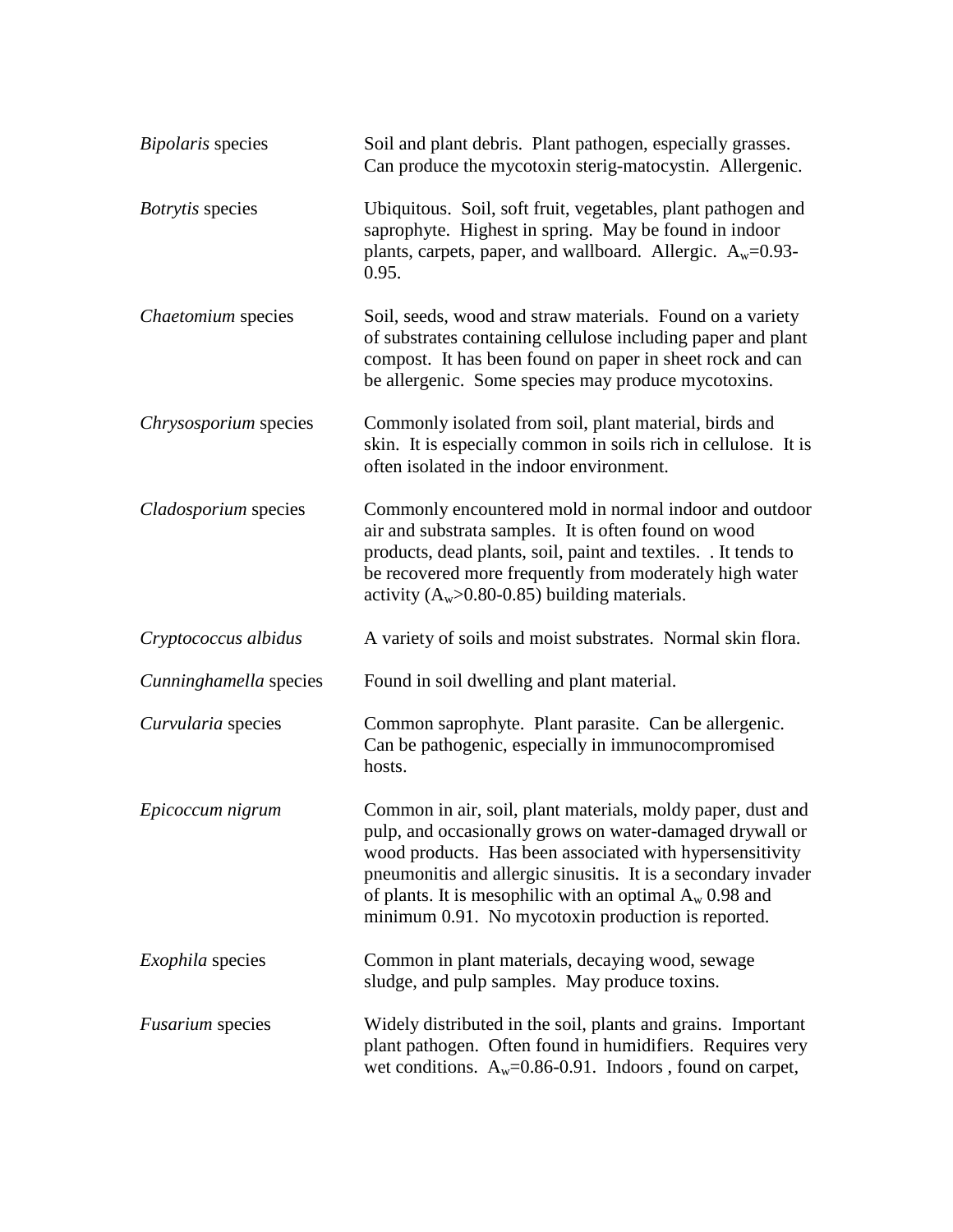|                       | drywall, foam, wood and in cutting fluids. Known to cause<br>allergies. May produce toxins. Potential pathogen.                                                                                                                                                                                                                   |
|-----------------------|-----------------------------------------------------------------------------------------------------------------------------------------------------------------------------------------------------------------------------------------------------------------------------------------------------------------------------------|
| Geotrichum species    | Yeast found as part of normal human flora, in dairy<br>products, grain fruit, and soil. $(A_w=0.90)$                                                                                                                                                                                                                              |
| Gliocladium species   | A soil dwelling and decaying plant fungus. It degrades<br>cellulose and its confirmed presence in building<br>environments may indicate the presence of chronically<br>wetted wood.                                                                                                                                               |
| Gliomastix species    | Present in plant debris, soil, wood and textiles. Allergenic.                                                                                                                                                                                                                                                                     |
| Malbranchea species   | Widespread distribution in soil and decaying vegetation.                                                                                                                                                                                                                                                                          |
| Memnoniella species   | Closely related to Stachybotrys. Worldwide distribution on<br>plants and soil. Recently reported to produce several<br>mycotoxins. It can be recovered from chronically wet<br>cellulose-containing materials such as wallpaper. Potential<br>toxin producer.                                                                     |
| Mucor species         | World-wide in soil, decaying organic material and fruit<br>Common is air. It is commonly encountered in building<br>dust and carpet samples. It is a hydrophilic species,<br>$A_w=0.90-0.94$ . It can cause allergic alveolitis. No<br>mycotoxin production is recorded for this species. It is a<br>rare opportunistic pathogen. |
| Myrothecium species   | Plant pathogen. Found in soil and grasses. Often found in<br>homes with many house plants. Mycotoxin producer.                                                                                                                                                                                                                    |
| Myxomycetes           | Slime mold. Ubiquitous, found on decaying wood and<br>plant material located in cool, shady, moist environments.                                                                                                                                                                                                                  |
| Nigrospora species    | Soil and decaying plant material; Plant parasite. Can be<br>allergenic.                                                                                                                                                                                                                                                           |
| Non-sporulating fungi | Soil, decaying organic material, plants. Isolates do not<br>sporulate during routine culture and cannot be identified.                                                                                                                                                                                                            |
| Paecilomyces species  | A toxigenic fungus and very common thermotolerant<br>fungus from soil, plant materials, pulp, dust and paper<br>samples. $A_w=0.79$ .                                                                                                                                                                                             |
| Penicillium species   | Soil, decaying plant material, compost piles, food products,<br>biodeteriogen on damp building materials. It is found on                                                                                                                                                                                                          |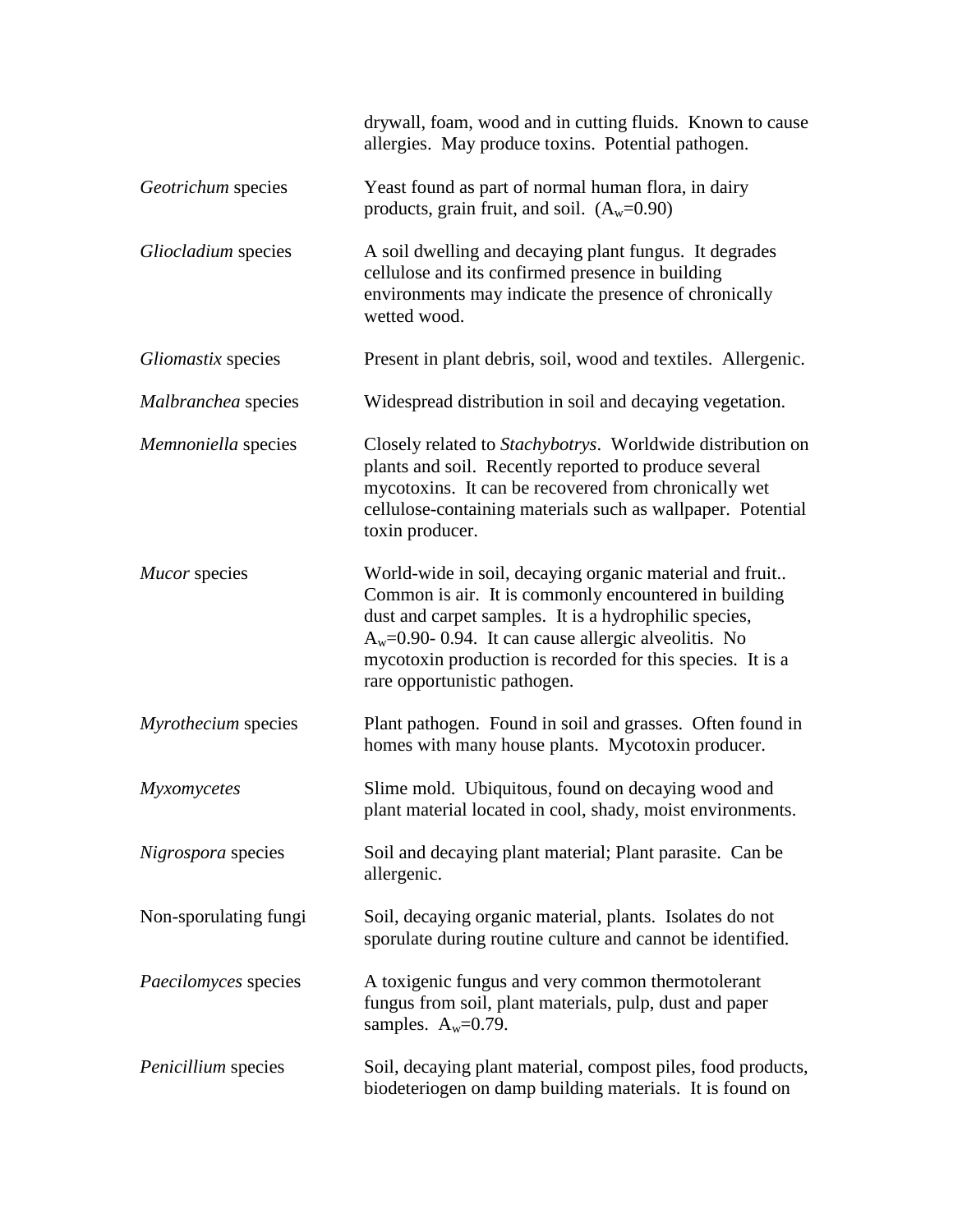|                        | concrete wall surfaces and in dust and soil accumulations<br>suffering from water condensation and/or infiltration<br>problems. It has also been recovered from carpets,<br>wallpaper, drywall surfaces that have been subject to<br>flooding and fiberglass insulation. Allergenic. May cause<br>hypersensitivity pneumonitis and asthma. Moderate<br>xerophilic $A_w=0.78-0.86$ . Some species may be toxigenic. |
|------------------------|--------------------------------------------------------------------------------------------------------------------------------------------------------------------------------------------------------------------------------------------------------------------------------------------------------------------------------------------------------------------------------------------------------------------|
| Periconia species      | Outdoor fungus. Associated with grasses and dead leaves.                                                                                                                                                                                                                                                                                                                                                           |
| Phialophora species    | Widely reported from wood, wood products, in soil, and<br>in air. May be two distinct species. P. verrucosa has<br>shorter, vase-shaped collarette and restriction enzyme<br>mapping of ribosomal DNA. P. americana appears more<br>common from environmental sources, while P. verrucosa is<br>more commonly isolated from human lesions. Both<br>organism are potential pathogens.                               |
| Phoma species          | A common indoor allergen and is also commonly found on<br>various plant and in soil. It can grow extensively on<br>painted walls, ceiling tiles, and the reverse side of linoleum,<br>particularly in humid places.                                                                                                                                                                                                |
| Pithomyces species     | Widespread on decaying vegetation, especially grasses and<br>plants. Can produce sporidesmin (a piperazinedione), a<br>mycotoxin.                                                                                                                                                                                                                                                                                  |
| Rhinocladiella species | Naturally found in soil and woody plant materials as a<br>saprophyte.                                                                                                                                                                                                                                                                                                                                              |
| Rhizopus species       | World wide, It is often isolated from soil, garden compost,<br>municipal waste, house dust, wood pulp, and decaying,<br>fruits and vegetables. Often isolated from forgotten<br>leftover food, fruit and vegetable garbage. $A_w=0.93$ .<br>Allergenic. May be pathogenic to immunocompromised.                                                                                                                    |
| Rhodotorula species    | Yeast. Isolated from soil, air, water, fruit juice, and dairy<br>products. Part of normal flora of humans. Often associated<br>with very moist areas.                                                                                                                                                                                                                                                              |
| Scedosporium species   | Soil, decaying plant matter and dung.                                                                                                                                                                                                                                                                                                                                                                              |
| Scopulariopsis species | Commonly recovered from building dust, wallpaper and<br>drywall surfaces suffering from chronic wetness. It is also<br>recovered from decaying plant material, soil, and house<br>dust.                                                                                                                                                                                                                            |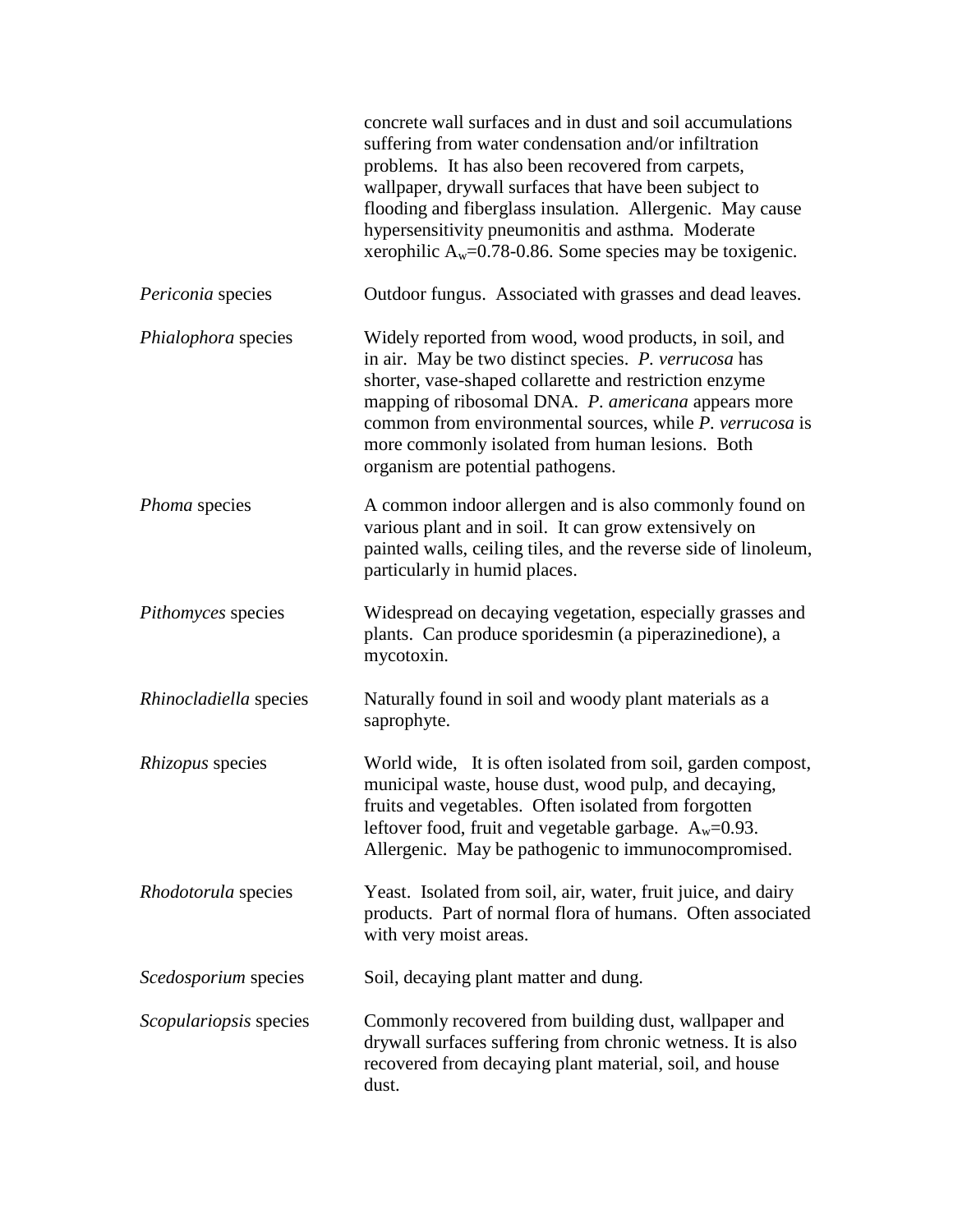| Sepedonium species        | Found in soil, a pathogen to mushrooms.                                                                                                                                                                                              |
|---------------------------|--------------------------------------------------------------------------------------------------------------------------------------------------------------------------------------------------------------------------------------|
| Smut                      | Basdiomycota. Plant pathogen. Outdoor origin.                                                                                                                                                                                        |
| Sordaria fimicola         | Found in soil, seeds, herbivore animal dung. Isolation from<br>indoor samples associated with sewage contamination.                                                                                                                  |
| Spegazzinia species       | Commonly found in warm-temperature areas in soil and on<br>dead leaves, stems, trees and plant debris.                                                                                                                               |
| Sporobolomyces species    | Soil, plant material. Normal flora of man. Requires very<br>wet conditions.                                                                                                                                                          |
| Sporotrichum species      | Saprophyte on plant materials. Allergenic.                                                                                                                                                                                           |
| Stachybotrys chartarum    | Soil and decaying plant substrates. A toxigenic mold that<br>is usually, but not always recovered from chronically<br>wetted cellulose-based materials. It has been linked to<br>health problems in contaminated building occupants. |
| Stachybotrys parvispora   | A colonist of cellulose containing plant parts and soils,<br>especially in tropical and subtropical regions. Mycotoxin<br>production has not been reported.                                                                          |
| Stemphylium species       | Ubiquitous, found in soil and on decaying vegetation.<br>Plant pathogen. Indoors found in dust, wood and paper.<br>Allergenic.                                                                                                       |
| Syncephalastrum racemosum | Isolated from soil, dung, and grain.                                                                                                                                                                                                 |
| Tetraploa species         | Natural habitat includes leaf bases and stems just above the<br>soil on many kinds of plants and trees.                                                                                                                              |
| Torula species            | Found in soil, grasses, and decaying wood and plant<br>material. Associated with cellulose containing materials.<br>Allergenic.                                                                                                      |
| Trichoderma harzianum     | Soil, decaying wood and plant material. Often found on<br>wet wood or on insulation supporting high water activity<br>$(A_w > 0.9)$ . It may produce trichothecene mycotoxins and a<br>strong pungent odor.                          |
| Trichoderma koningii      | Isolated from dust samples and chronically wetted cellulose<br>based substances.                                                                                                                                                     |